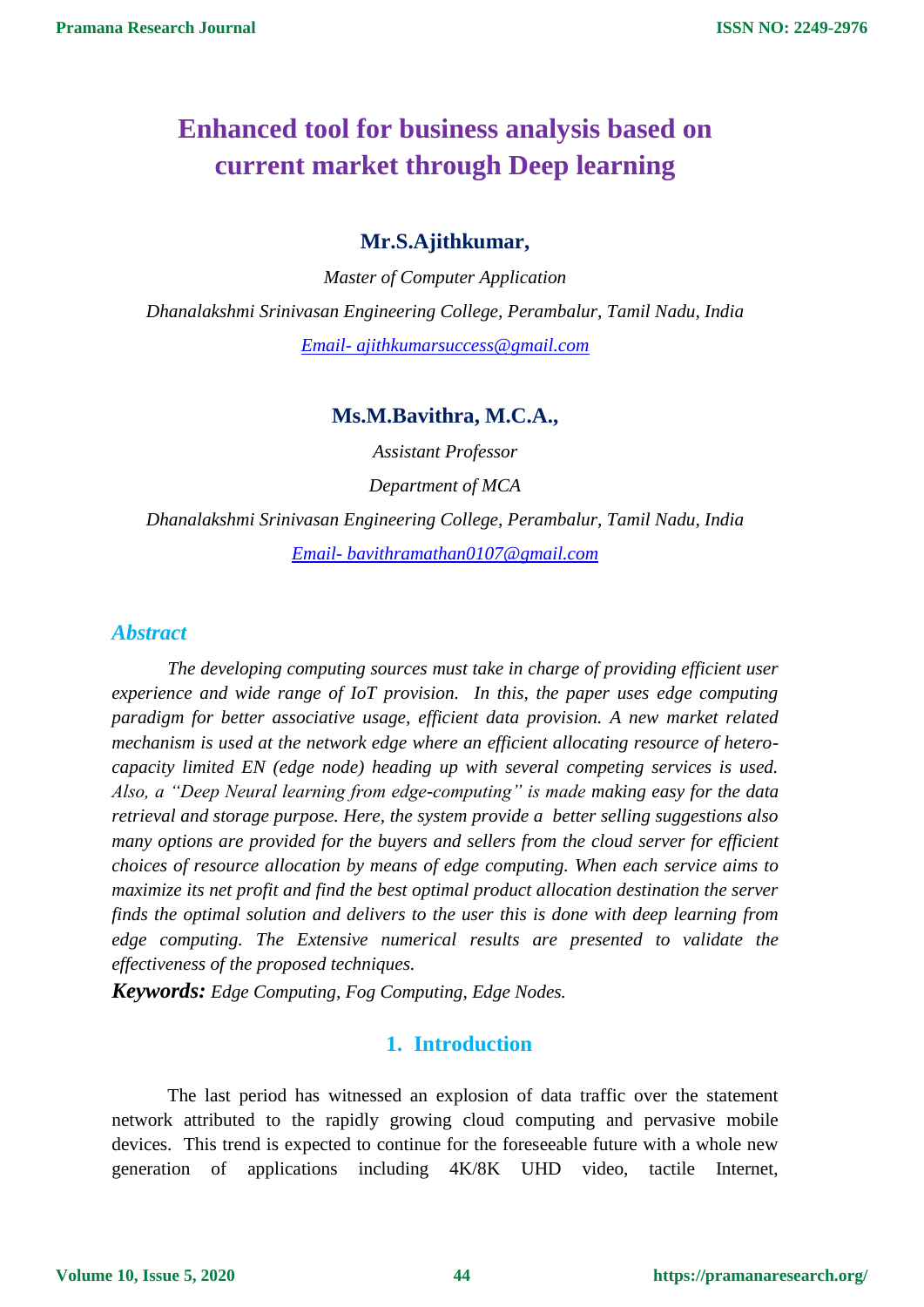virtual/augmented reality (VR/AR), and a variety of IoT applications. As the cloud infrastructure and number of devices continue to expand at an accelerated rate, a tremendous burden will be put on the network. From now, it is authoritative for operators to develop innovative solutions to meet the soaring traffic demand and accommodate various requirements of various services and use cases in future networks.

To this end, edge computing (EC), also known as fog computing (FC), has emerged as a novel computing paradigm complements the cloud and addresses many shortcomings in the traditional cloud model. In EC, storage, computing, control, and networking resources are placed closer to end-users, things, and sensors. The size of an EN is flexible ranging from smartphones, smart access points (AP), base stations (BS) to edge clouds. For example, a smart phone is the edge between wearable devices and the cloud, a home gateway is the edge between smart appliances and the cloud, a telecom central office is the edge between mobile devices and the core network. By given that elastic resources and brainpower at the edge, EC offers many remarkable capabilities, such as local data processing and analytics, distributed caching, location awareness, resource pooling and scaling, enhanced privacy and security, and reliable connectivity. EC is also a key enabler for ultra-reliable low-latency applications (e.g., AR, autonomous driving).

EC is still in the developing stages and presents many new challenges, such as network architecture design, programming models and abstracts, IoT support, service placement, resource provisioning and management, safety and privacy, incentive design, and dependability and scalability of edge devices. In this paper, we focus on the EC resource allocation problem. Dissimilar cloud computing, where computational size of large DCs is virtually limitless and network delay is high, EC is categorized by relatively low network potential but considerable processing delay due to the limited computing power of ENs,

## **2. Proposed system**

#### **2.1. Data analyzer and classification**

In data analyzer the analysis is made. The buyer and seller details are analyzed (where, when and how) the solutions are analyzed and given. The classifications are made highest-selling product and low selling products are classified and the information are provided. In case if a product is launched the analysis related to the product is made. The buyer details, seller details where and when the product is launched and related products are classified and provided to the server.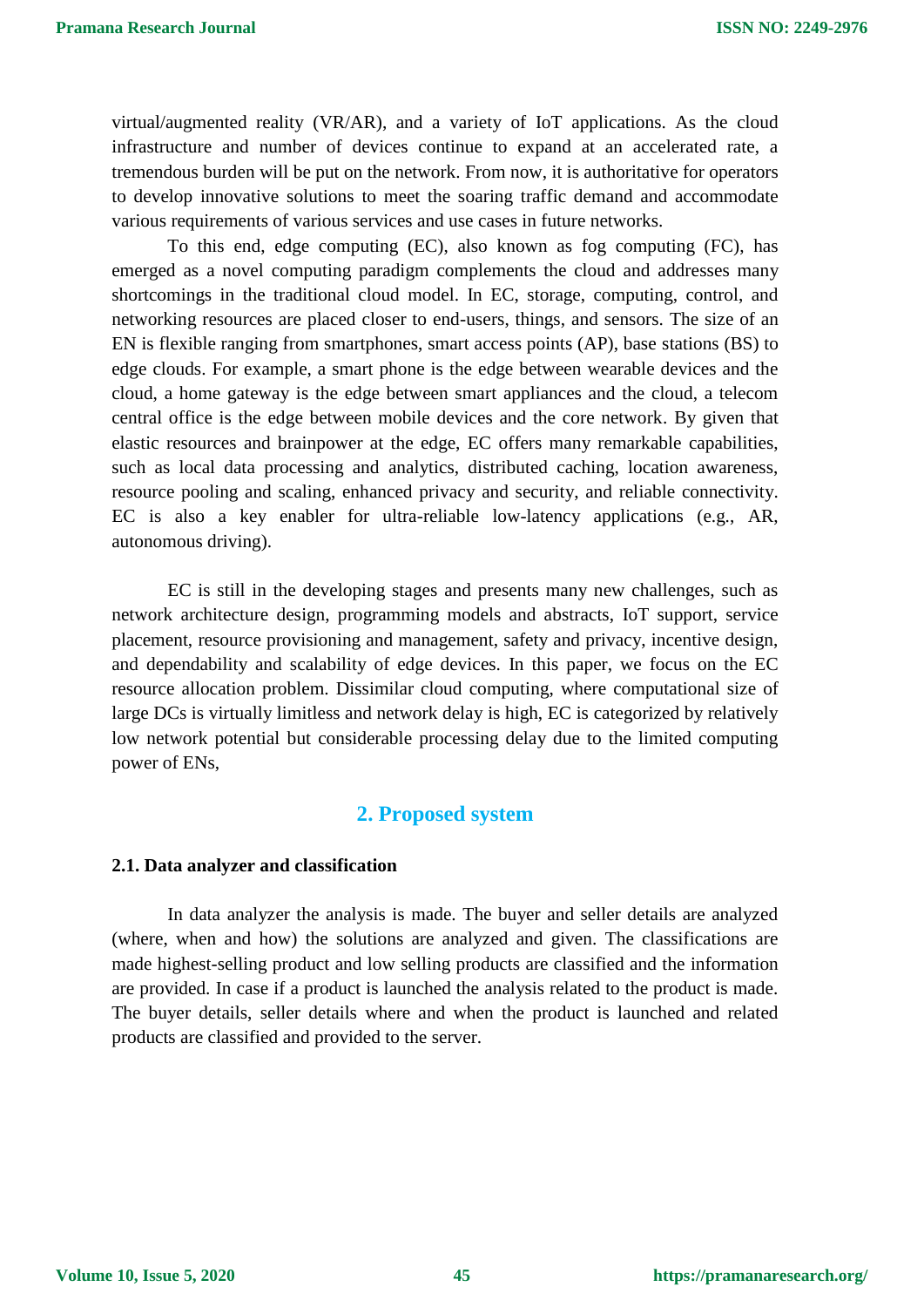

## **Figure 1. Data analyzer and classification Block Diagram**

At this stage a calculation is made how to sell the product, where and when to sell the products are discussed. When a product related details are searched and if it is a new product then the server may provide the product related to it and it is associative suggestion. The details of that relative product in the market equilibrium is calculated and listed. In this the product selling details, buying details, the moving analysis of the product in the market all the related details are provided.

## **2.2. Neural learning from edge computing**

Deep neural network architecture is used for learning. The data will be segregated and backed up according to the need. Depending upon the product usage the data will be learnt. User choices will be checked and according to their option and availability then the deep data. The process are done from the edge computing. Gartner describes edge computing as "a part of a distributed computing topology in which data dispensation is found close to the edge – where things and people produce or consume that information. "Mining and classification will be done. Edge computing was established due to the exponential progress of IoT devices, which connect to the internet for any receiving information from the cloud or delivering data back to the cloud. And many IoT devices produce huge amounts of data through the course of their operations.

To minimize the long-term weighted sum cost which includes the power consumption and the task execution latency, we consider the neural network conditions between the end devices and the server, the computation task queue as well as the outstanding calculation resource of the end devices as the network states.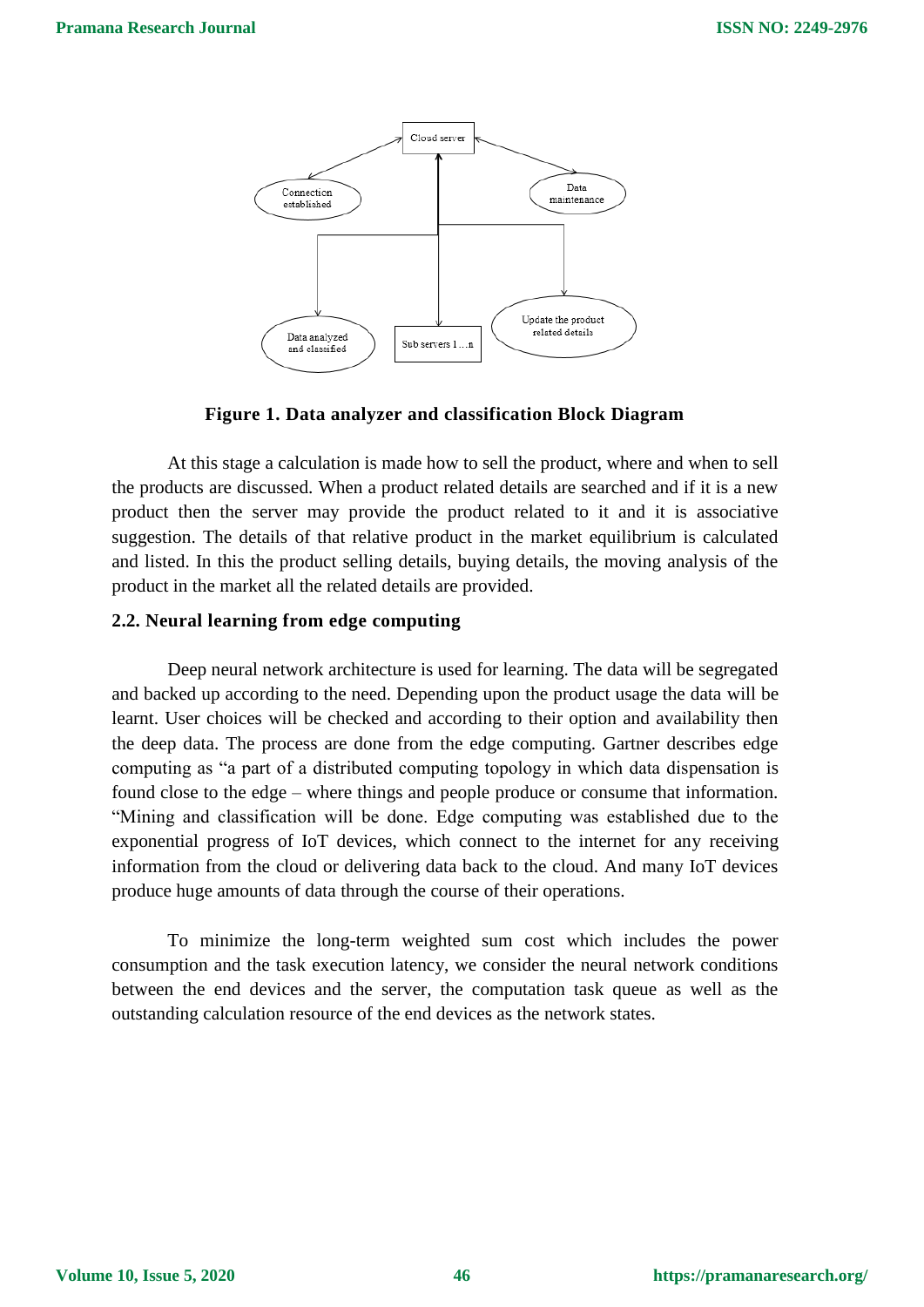

**Figure 2. Neural learning from edge computing Block Diagram**

The problem of making a series of decisions at the destination devices is modelled as a Markov decision process and solved by the reinforcement learning approach. Therefore, we propose a near optimal task offloading algorithm based on "Deep neural learning"-learning process from edge computing. Imitations authorize the probability of our proposed algorithm, which realizes a well trade-off between the power consumption and the task performance latency compared to these of edge computing and local computing modes.

# **3. Experiment and Result**

The massive number of distributed computing nodes compared to a small number of large DCs. Furthermore, ENs may arise with dissimilar sizes (e.g., number of computing units) and formations reaching from a smartphone to an edge cloud with hundreds of servers. These nodes are spread in numerous locations with varying network and service delay towards end-users. On the other hand, different services may have altered requirements and properties. Some facilities can only be controlled by ENs satisfying assured norms. Furthermore, different services may be given different priorities. While each service not only needs to get as much resource as likely but also prefers to be served by its closest ENs with low reply time, the sizes of ENs are limited. Else, due to the various preferences of the facilities towards the ENs, some nodes can be under-demanded though other are over demanded.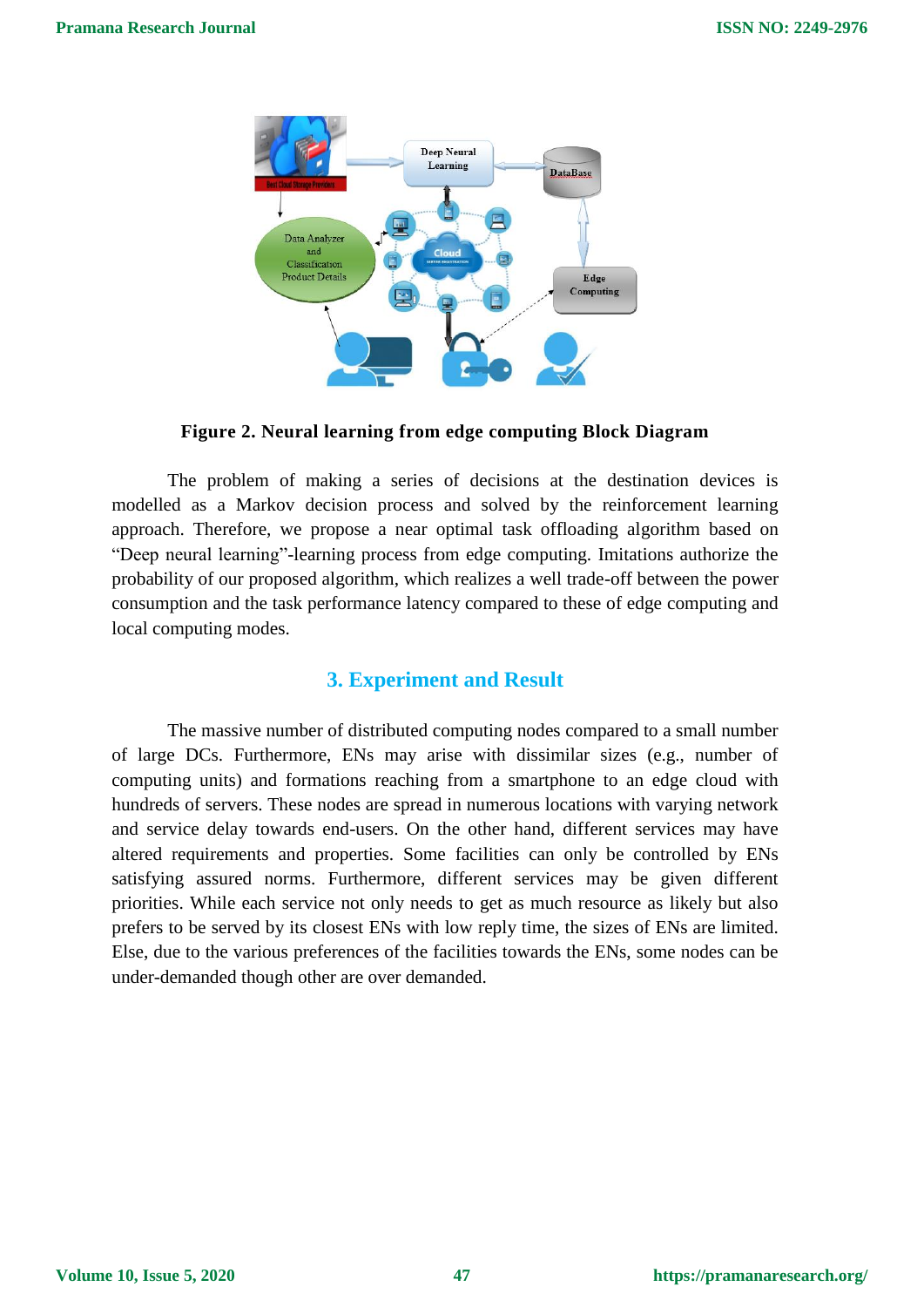

**Figure 3. Registration screen**

| R | PURCHASE prod1  |  |
|---|-----------------|--|
|   | <b>PURCHASE</b> |  |
|   |                 |  |
|   |                 |  |

**Figure 4. Purchase screen** 

User choices will be checked and according to there option and availability then the deep data.



**Figure 5. Cloud suggestion**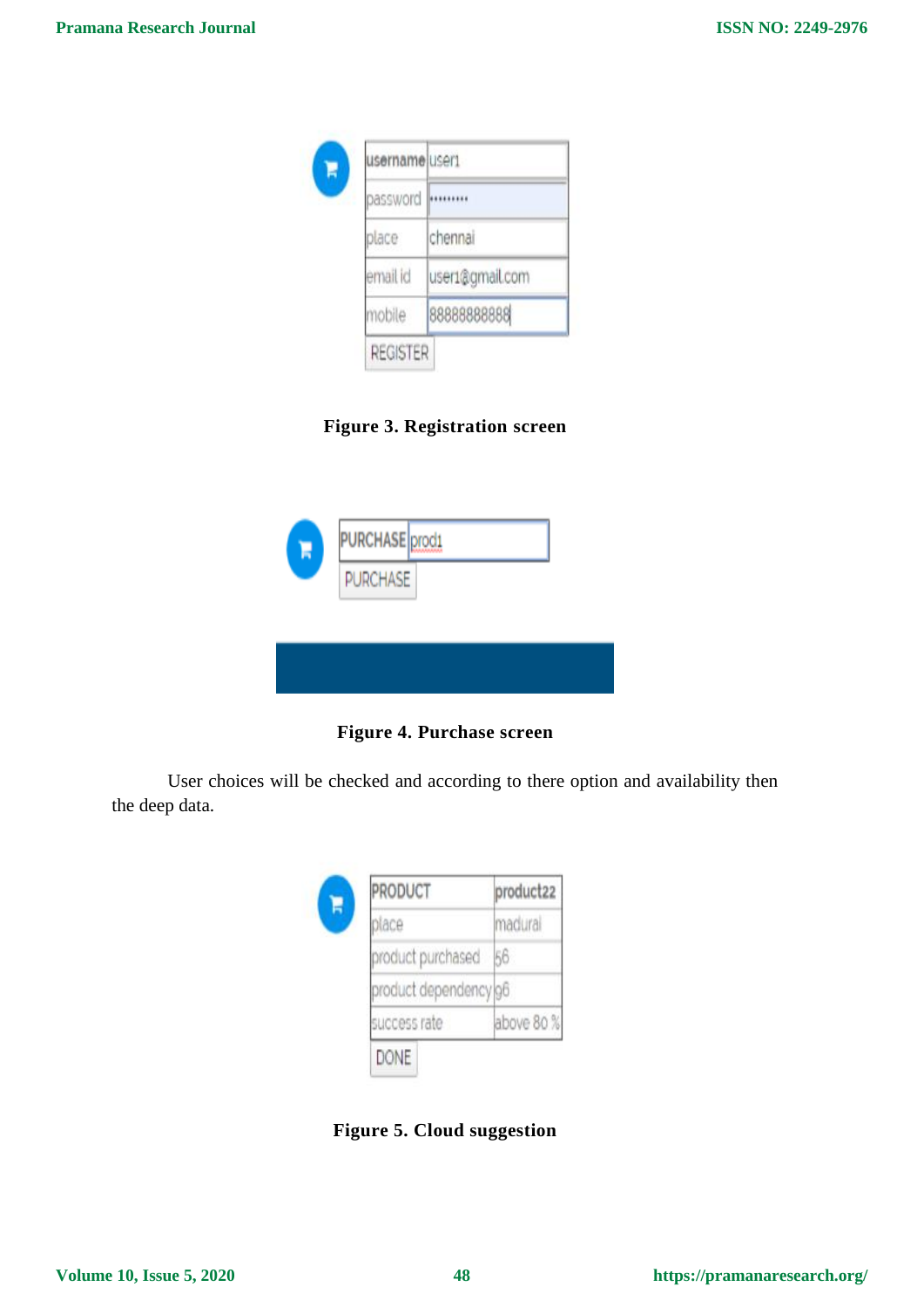An altercation market model comprises of a set of economic agents trading dissimilar types of divisible goods. Each agent has an initial endowment of goods and a utility function representing her preferences for the different bundles of goods. Given the goods' prices, every agent sells the initial endowment, and then uses there venue to buy the best bundle of goods they can afford. The goal of the market is to find the equilibrium prices and allocations that maximize every agent's utility respecting the budget constraint, and the market clears. In the Fisher market ideal, each agent comes to the market with an initial endowment of money only and needs to buy goods offered in the market.

# **4. Conclusion**

In this work, we study the resource allocation for an EC system which consists geographically spread varied ENs with dissimilar formations and a collection of services with dissimilar desires and buying power. Our main contribution is to suggest the famous concept of Deep learning provides an effective solution for the underlying EC resource allocation problem. The potential of this method are well beyond EC applications. For example, it can be used to share storage space in edge caches to dissimilar service providers. We can too proposed framework to share resources (e.g., communication, wireless channels) to dissimilar users or groups of handlers (instead of services and service providers). Likewise the proposed model can extend to the multi-resource consequence where each buyer want a combination of dissimilar resource types (e.g., storage, bandwidth, and compute) to run its service.

A "Deep Neural learning from edge-computing" is made making easy for the data retrieval and storage purpose. Here, the system provide a better selling suggestions also many options are provided for the buyers and sellers from the cloud server for efficient choices of resource allocation by means of edge computing. When each service aims to maximize its net profit and find the best optimal product allocation destination the server finds the optimal solution and delivers to the user this is done with deep learning from edge computing.

## *References*

- *[1] M. Chiang and T. Zhang, "Fog and IoT: an overview of research opportunities," IEEE Internet Things J., vol. 3, no. 6, pp. 854–864, Dec. 2016.*
- *[2] M. Satyanarayanan, "The emergence of edge computing," Computer, vol. 50, no. 1, pp. 30–39, Jan. 2017.*
- *[3] W. Shi, J. Cao, Q. Zhang, Y. Li, and L. Xu, "Edge computing: vision and challenges," IEEE Internet Things J., vol. 3, no. 5, pp. 637–646, Oct. 2016.*